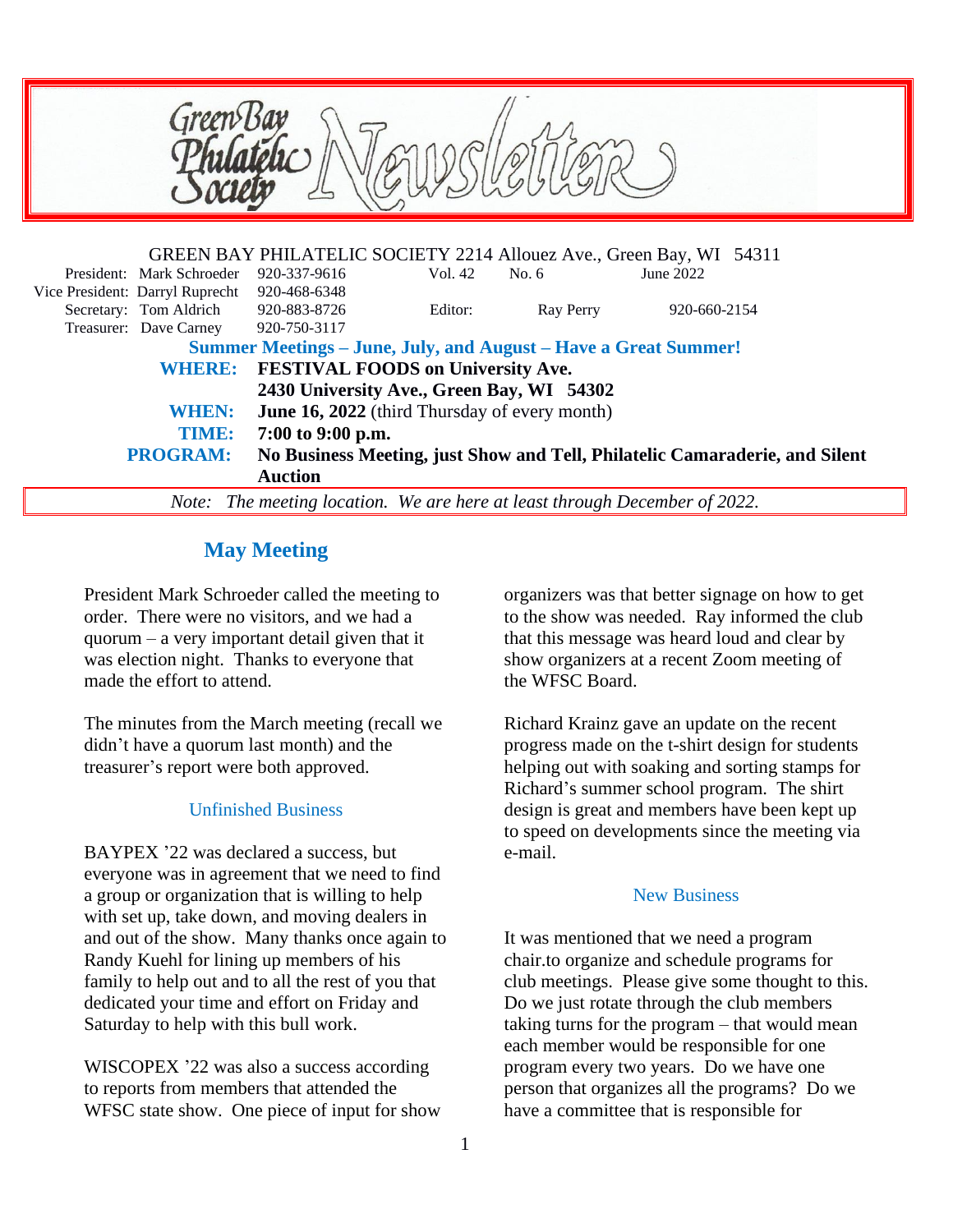programs? Is there some other option? I believe this warrants some discussion at a future meeting.

This was election night, with that in mind, here is how it went. The nominating committee presented the following slate of officers:

> President: Mark Schroeder Vice President: Darryl Ruprecht Treasurer: Dave Carney Secretary: Tom Aldrich

There were no additional nominations from the floor. A motion was made and passed to close the nominations and cast a unanimous vote for the slate as presented by the nominating committee.

**Note:** Recall that we don't have business meetings during the summer months (June, July, and August), so unless there is something critical that can't wait until September, May's business meeting was the last until September.

### **May Program**

Ray put together a philatelic trivia contest that was modeled after the Oshkosh club's monthly trivia contest. Here are the questions, the answers are at the end of the newsletter, so don't look ahead if you want to try your hand at the contest questions.

- 1. What African-American came up with the blood bank concept and is commemorated on Scott 1865 in the 1981 Great Americans issue?
- 2. What is the face value of the "cattle in the storm" Trans-Mississippi stamp?
- 3. Who is pictured on the \$2.00 prexie?
- 4. Name six of the ten national parks commemorated in the first national parks issue.
- 5. What was commemorated on a  $3¢$  purple stamp issued in 1948 near and dear to the citizens of Wisconsin?
- 6. What year was the first U.S. Christmas stamp issued?
- 7. This stamp commemorates an event we all enjoyed as kids. Its first-day of issue was in Wisconsin.
- 8. This set of four se-tenant stamps commemorated a national seashore.
- 9. This stamp design was for two different denominations of the same stamp, was a joint issue with Ireland, and commemorated the White House architect.
- 10. This stamp featured the explorer searching for the fountain of youth.

#### **June Program**

The program for this month will be philatelic small talk and a silent auction. If somebody has a recent acquisition or interesting item in their collection, feel free to bring it to show the rest of us.

## **Ray's Ramblings**

I mentioned last month in my ramblings that I have a topical collection of golf on stamps. Member and dealer, Dave Carney, at one time had been a new issue dealer and had picked up quite a few golf on stamps issues. Dave brought the stamps to our last meeting for me to take home and look through. I did that and much to my chagrin could not find the golf stamps I had accumulated over the years. Some day I've just got to get my collection better organized. There were enough stamps that I knew I needed to justify purchasing the entire lot. Dave and I agreed on a price and I have now about doubled the size of my "golf on stamps" material. The images in the rest of this issue are from that acquisition.

So, how did I get interested in golf on stamps as a topical? Over the years I have played and watched a lot of golf. I love the game although it can be frustrating. As Mark Twain defined golf as "a good walk spoiled" at the end of the day, there are always enough good shots to keep me coming back.

I think it is fitting that we start our review of this topical collection in the United Kingdom where golf originated. The set shown below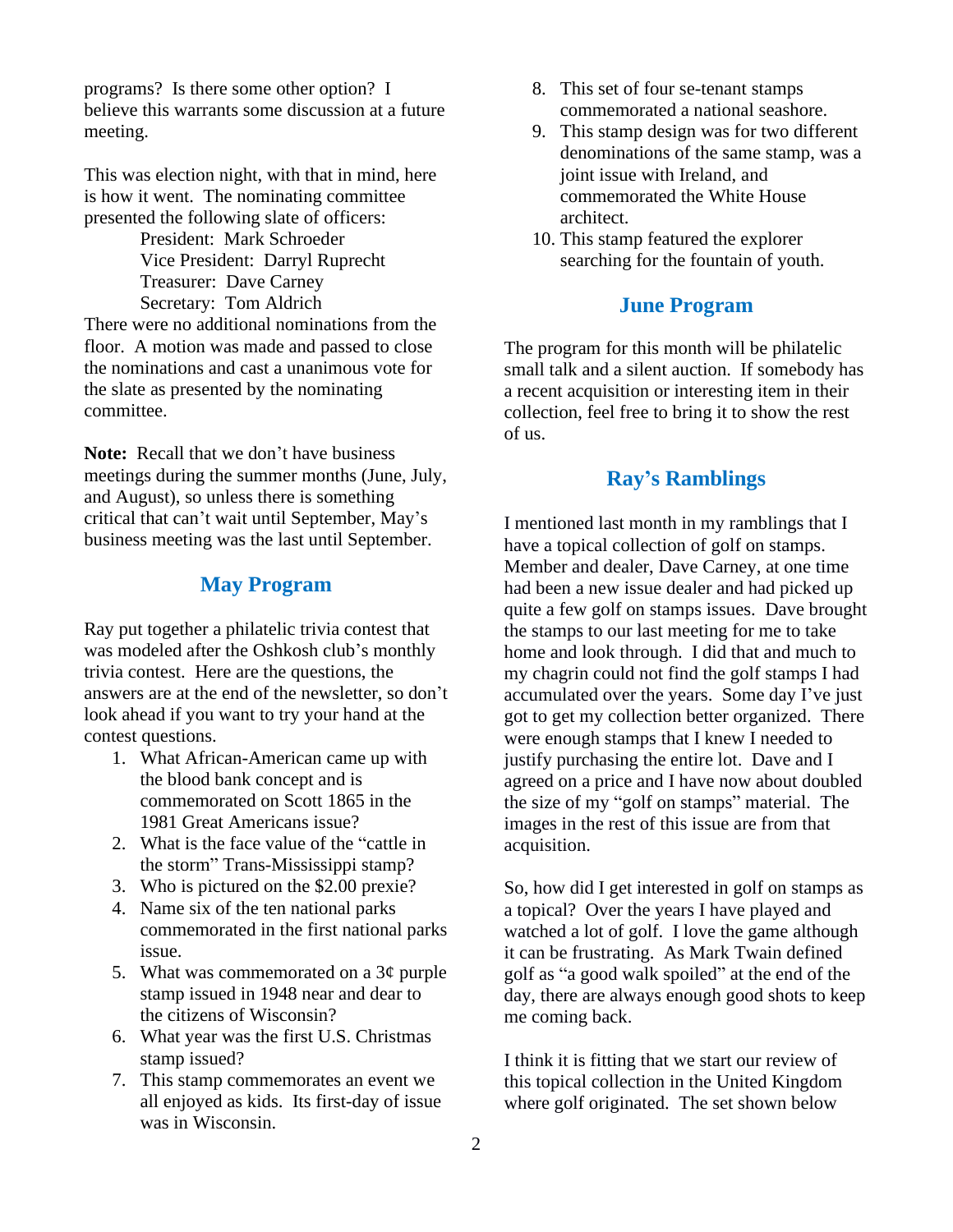shows five different golf courses. All of them quite well known to followers of the game. They include the Old Course at St. Andrews, Muirfield, Carnoustie, Royal Troon, and Turnberry. "The Open" has been played at each of these courses. This set was issued to commemorate the Honorable Company of Edinburgh Golfers, 250<sup>th</sup> Anniversary.





Great Britain Scott #1567-71

Golf is a worldwide sport, here is a pair of stamps issued in 1989 and commemorating the centenary of the Nuwara Eliya Golf Club in Sri Lanka.



Shown below is a beautiful pair of stamps from Ireland that were issued in 1975 to

commemorate the ninth anniversary of the European Amateur Golf Team Championship held in Killarney.



Ireland Scott #371-72

Golf stamps have been issued from The Gambia and Montserrat.







Niger Scott #898 Barbados Scott #858

At the top of the next page from French Polynesia and Italy. Many more countries have also issued golf related stamps.